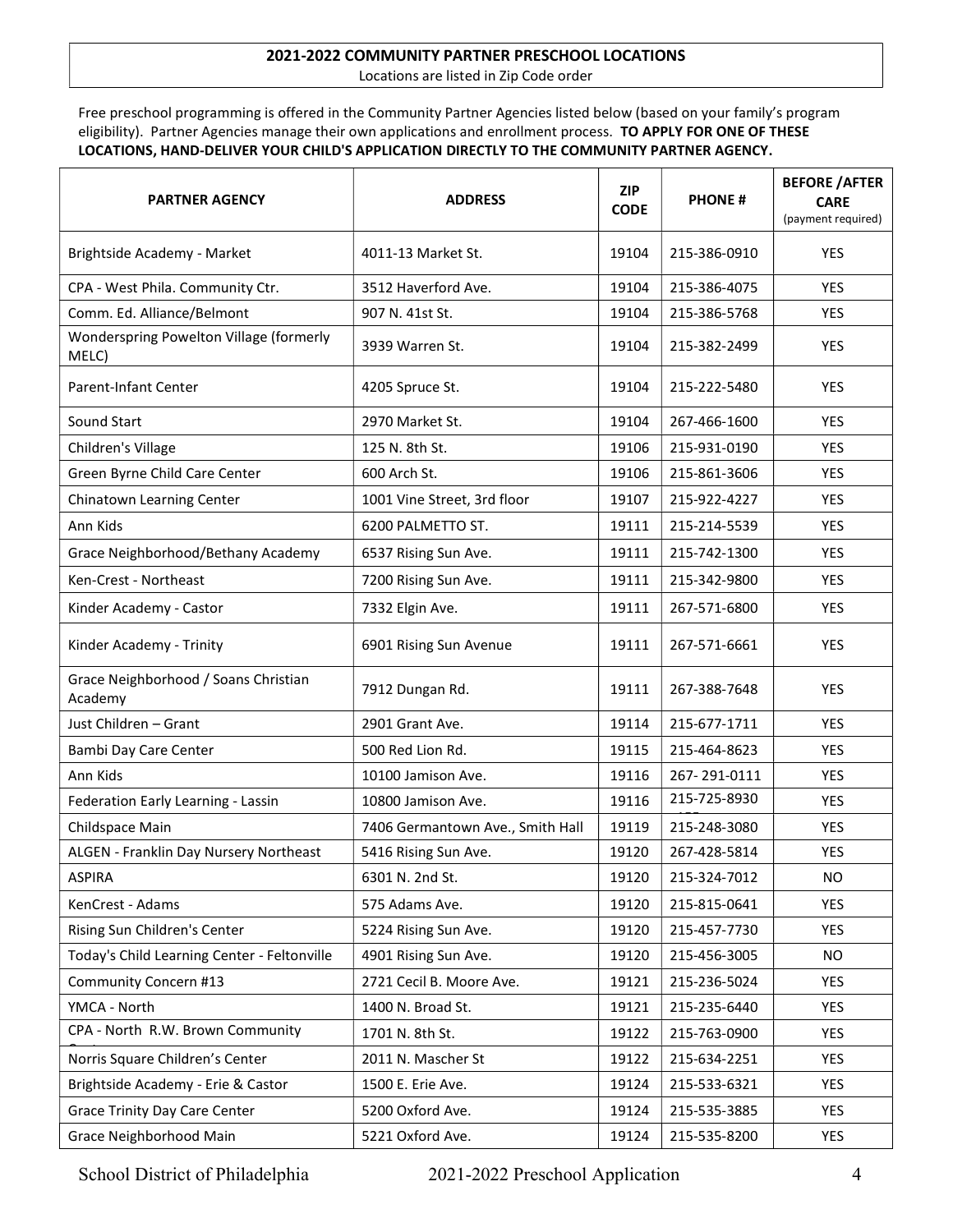| <b>PARTNER AGENCY</b>                         | <b>ADDRESS</b>               | <b>ZIP</b><br><b>CODE</b> | <b>PHONE#</b>        | <b>BEFORE / AFTER</b><br><b>CARE</b><br>(payment required) |
|-----------------------------------------------|------------------------------|---------------------------|----------------------|------------------------------------------------------------|
| <b>Pratt Street Learning Center</b>           | 899 Pratt St.                | 19124                     | 215-289-1940         | <b>YES</b>                                                 |
| SPIN - Frankford                              | 1642 Orthodox St.            | 19124                     | 215-831-3184         | <b>YES</b>                                                 |
| <b>SPIN - Frankford Annex</b>                 | 1642 Orthodox St.            | 19124                     | 215-831-3184         | YES.                                                       |
| <b>CORA Early Years Huntingdon Mills</b>      | 2137 E. Huntingdon St.       | 19125                     | 215-701-2601         | NO.                                                        |
| Brightside Academy - Kelly's Corner           | 2501 Kensington Ave.         | 19125                     | 215-739-7466         | YES                                                        |
| Ken-Crest - Lehigh                            | 2600 B.St.                   | 19125                     | 215-427-1570         | <b>YES</b>                                                 |
| Your Child's World - Main                     | $6801 - 17$ N. $16^{th}$ St. | 19126                     | 215-224-3915         | <b>YES</b>                                                 |
| YMCA - Roxborough                             | 7219 Ridge Ave.              | 19128                     | 215-482-3900         | YES                                                        |
| Young World Early Learning Center             | 1737 Fairmount Ave.          | 19130                     | 215-763-7656         | YES                                                        |
| Brightside Academy - 48th & Lancaster         | 4829 Lancaster Ave.          | 19131                     | 215-879-0162         | YES                                                        |
| Methodist Services/Educare                    | 4300 Monument Rd.            | 19131                     | 215-877-1925<br>x610 | YES                                                        |
| Brightside Academy - W. Allegheny             | 2300 W. Allegheny Ave.       | 19132                     | 215-226-0691         | <b>YES</b>                                                 |
| <b>Total Childcare/Prodigy Learning</b>       | 3345 W. Hunting Park Ave.    | 19132                     | 215-228-7678         | YES                                                        |
| APM - Main                                    | 2318 N. Marshall St.         | 19133                     | 215-839-3313         | <b>YES</b>                                                 |
| APM - Rivera                                  | 2603-11 N. 5th St.           | 19133                     | 267-773-6098         | <b>NO</b>                                                  |
| APM - Trinidad                                | 1038 W. Sedgley Ave.         | 19133                     | 215-995-2099         | <b>NO</b>                                                  |
| Brightside Academy - Plaza                    | 217 W. Lehigh Ave.           | 19133                     | 215-203-0494         | <b>YES</b>                                                 |
| Lighthouse                                    | 152 W. Lehigh Ave.           | 19133                     | 215-425-7800         | <b>YES</b>                                                 |
| Brightside Academy - C & Allegheny            | 341 E. Allegheny Ave.        | 19134                     | 215-291-5525         | <b>YES</b>                                                 |
| Brightside Academy - Harrowgate               | 3528   St.                   | 19134                     | 215-426-7300         | YES                                                        |
| Brightside Academy - K & A                    | 1819 E. Allegheny Ave.       | 19134                     | 215-426-7403         | YES                                                        |
| Ken-Crest - Kensington                        | 901 E. Ontario St.           | 19134                     | 215-739-4547         | YES                                                        |
| Norris Square - Willard                       | 3070 Frankford Ave.          | 19134                     | 215-291-4143         | <b>NO</b>                                                  |
| <b>Creative Learning Environments</b>         | 4800 Longshore Ave.          | 19135                     | 215-332-2360         | <b>YES</b>                                                 |
| <b>Creative Learning Environments II</b>      | 4824 Princeton Ave.          | 19135                     | 267-686-5992         | <b>NO</b>                                                  |
| Grace Neighborhood/ St. Stephens              | 4201 Princeton Ave.          | 19135                     | 215-624-3262         | <b>YES</b>                                                 |
| Brightside Academy - N. 48th St.              | 801 N. 48th St.              | 19139                     | 215-879-7206         | <b>YES</b>                                                 |
| APM - Rising Sun                              | 4221 N. 2nd St.              | 19140                     | 267-296-7357         | YES                                                        |
| Brightside Academy - Courtland                | 543 W. Courtland St.         | 19140                     | 215-329-0614         | YES                                                        |
| Brightside Academy - 3rd & Westmoreland       | 3230 N. 3rd St.              | 19140                     | 215-634-3018         | YES                                                        |
| Ken-Crest - North                             | 3907 N. Broad St.            | 19140                     | 215-227-0534         | YES                                                        |
| Mercy Neighborhood Ministries of Philadelphia | 1939 W. Venango St.          | 19140                     | 215-227-4393         | <b>YES</b>                                                 |
| Porters Day Care                              | 1434-38 Belfield Ave.        | 19140                     | 215-329-2300         | YES                                                        |
| Brightside Academy - Upper North Broad        | 4920 N. Broad St.            | 19141                     | 215-457-5708         | YES                                                        |